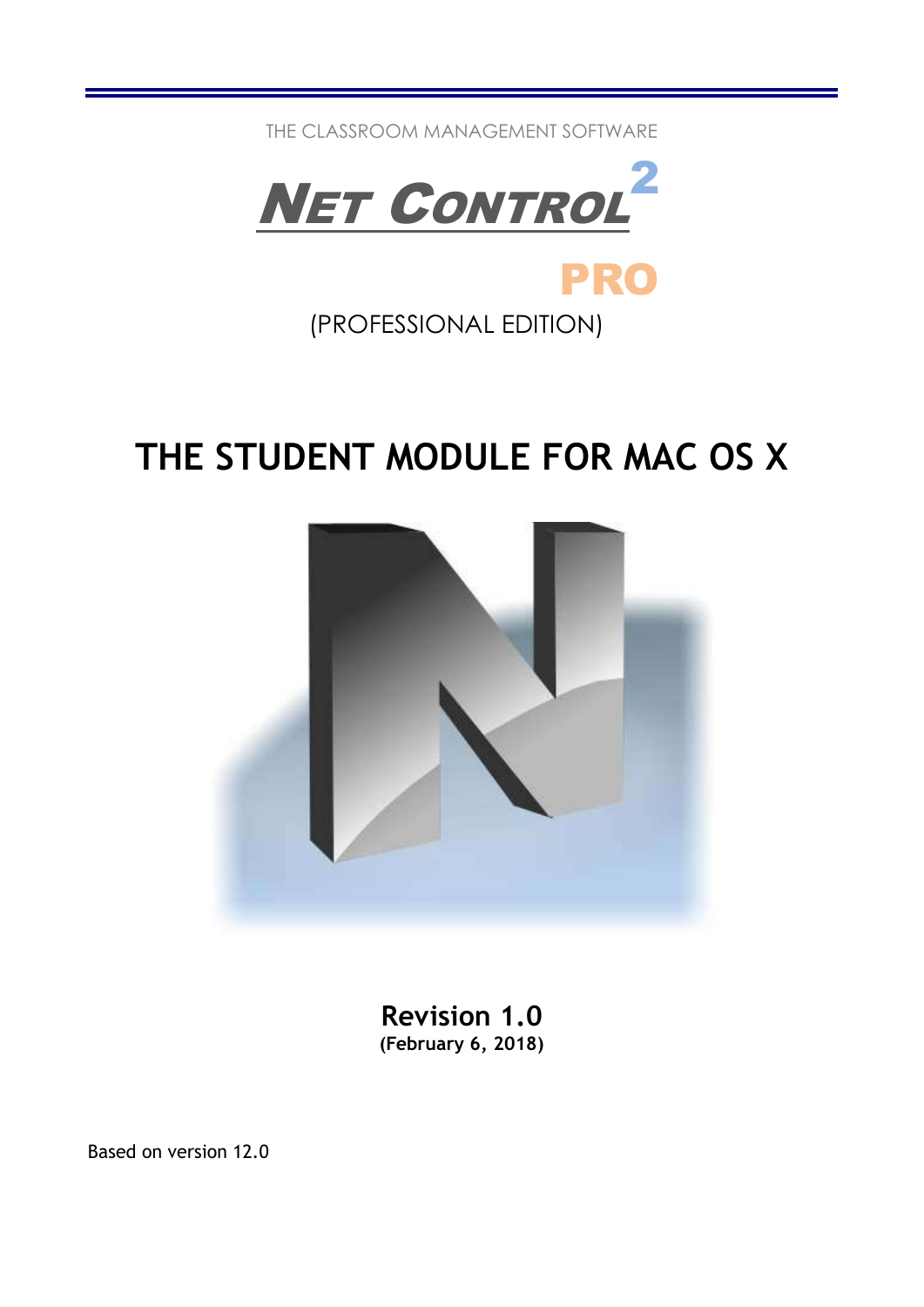The software described in this book is furnished under a license agreement and may be used only in accordance with the terms of the agreement. Copyright ©2018 Net Software P.C. All Rights Reserved. Any technical documentation that is made available by Net Software P.C. is the copyrighted work of Net Software P.C. and is owned by Net Software P.C. NO WARRANTY. The technical documentation is being delivered to you AS-IS and the author makes no warranty as to its accuracy or use. Any use of the technical documentation or the information contained therein is at the risk of the user. Documentation may include technical or other inaccuracies or typographical errors. The author reserves the right to make changes without prior notice.

Apple, Mac, OS X, Apple logo are registered trademarks of Apple Inc. Microsoft, Windows, and the Windows logo are registered trademarks of Microsoft Corporation. Other product names mentioned in this manual may be trademarks or registered trademarks of their respective companies.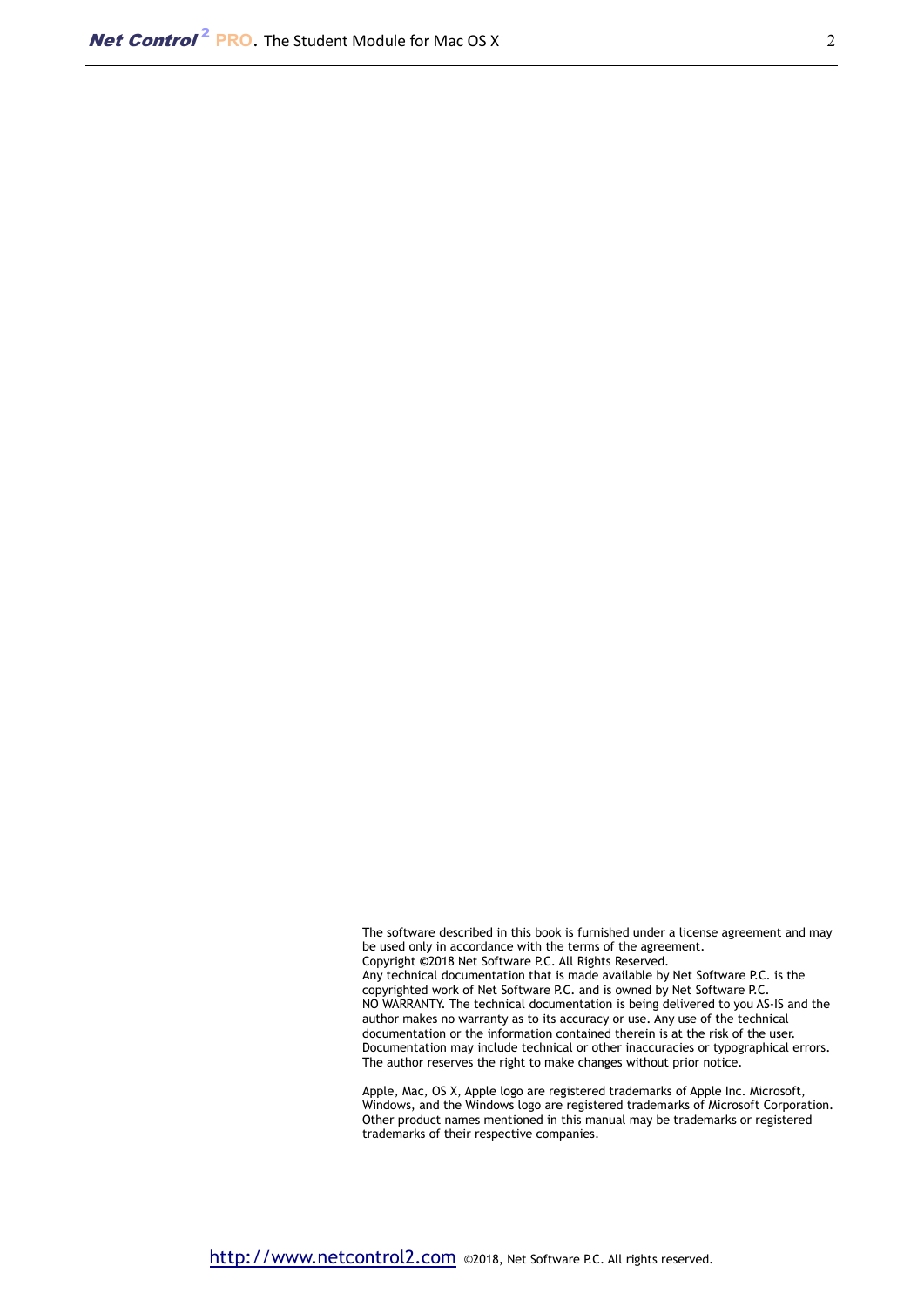# **Table of Contents**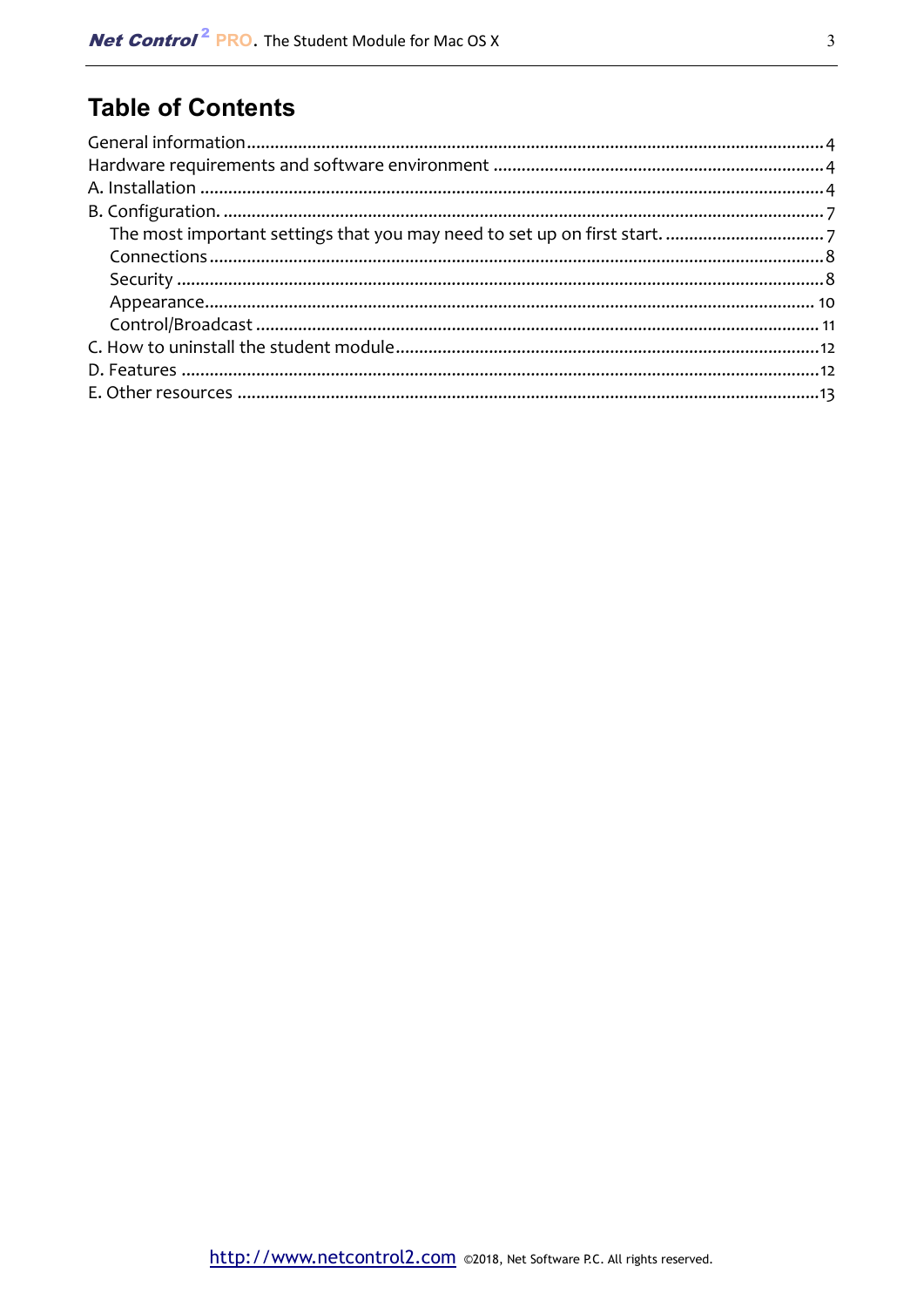### General information

Net Control<sup>2</sup> PRO (Professional Edition) is a classroom management software for easy controlling, monitoring and managing computers in local networks.

The software consists of three main parts – *Connection Server, Teacher Component* and *Student Component*.

You need to install the student component of the software on each student computer that will be managed with *Net Control 2 PRO* software. *The Teacher Component* should be installed on each computer that will be used to control other computers. Both components may be installed on the same computer. Finally, Connection Server component should be installed on a computer in the network that will act as a server, and will be connecting students and teachers, will store the environment and settings.

This guide describes only installation and initial configuration of the student module for Mac OS X. Other manuals and guides are available in the *Downloads* section of our website and provide more detailed information regarding installation and use Net Control 2 Professional Edition: https://www.netcontrol2.com/downloads

### **Hardware requirements and software environment**

OS X 10.9 – 10.13 (Mavericks – High Sierra) on a compatible hardware.

10 Mb/s wireless or Ethernet local network.

### **A. Installation**

We recommend to install the software on the Connection Server computer first.

The setup program requires administrative privileges, in the process of installation you will need to provide in the system dialog window credentials of a user with administrative privileges.

To install the student module for OS X:

1. Run the Net Control 2 PRO Student Module installation package (most often net1200rstud-mac.pkg).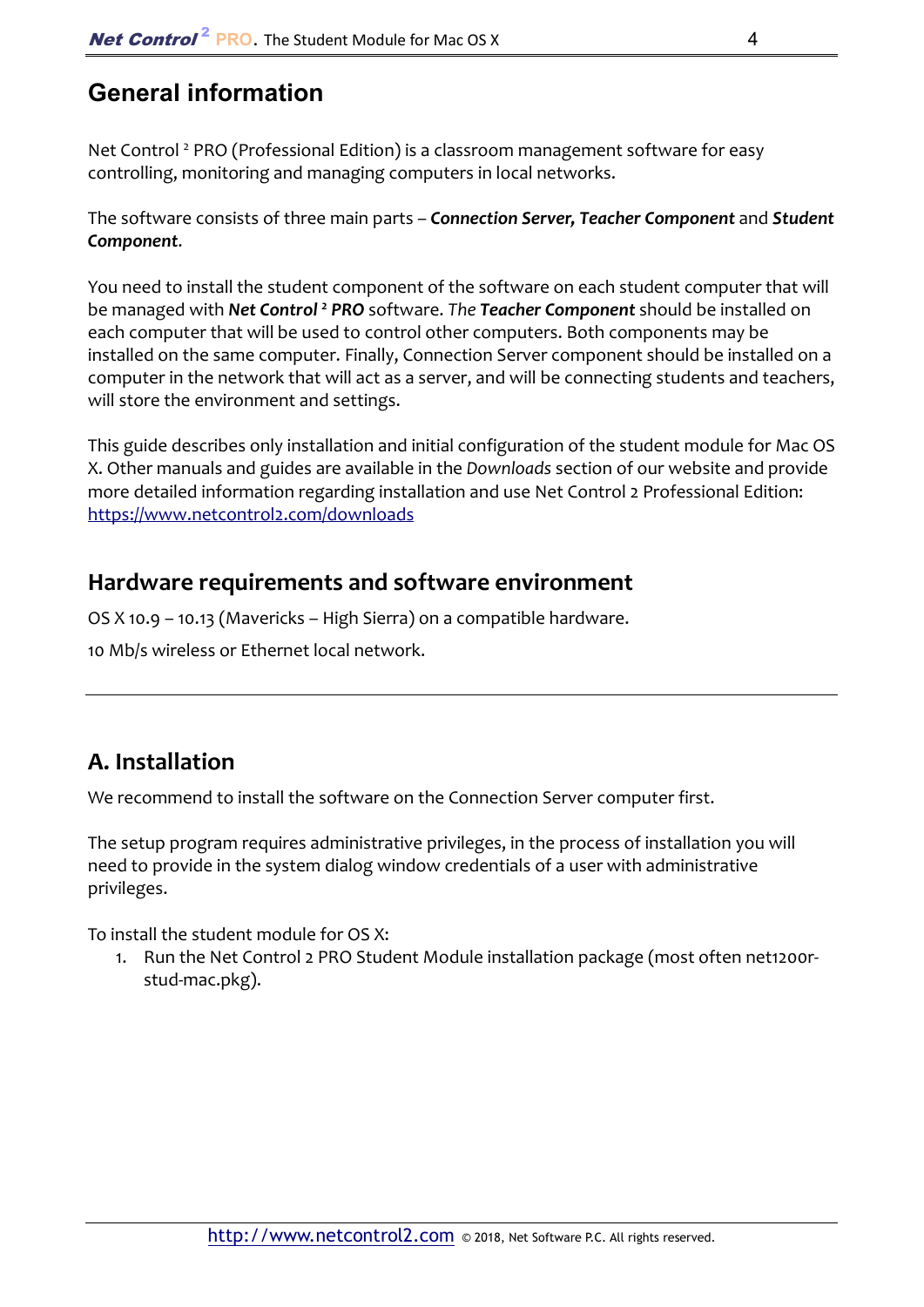

**2. Read carefully and accept (if you agree) the End-User License Agreement.**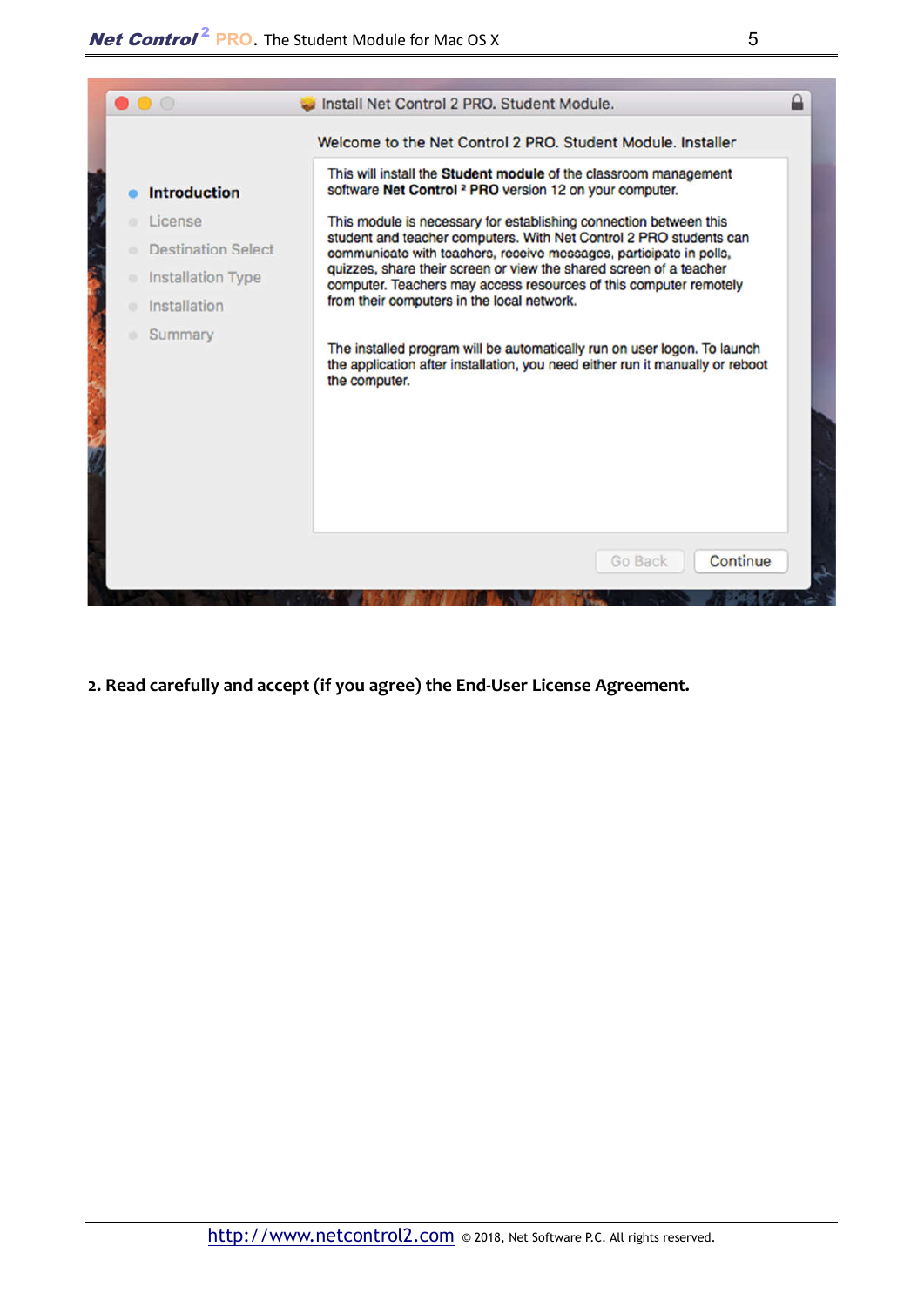

#### **3. Select the destination folder**

We recommend to use the default path on the main, system hard disk of the computer.

#### **4. Reboot the computer to finish installation.**

The student module will be registered for automatic startup on a user logon. The student module will be visible on teacher computers and respective functionality will be available only after a user logs in to the system.



When the student module is loaded and running, the most important features, statuses and information are available in the Student Console. To open the student console and access its features, click *Net Control 2 icon* in the *OS X main menu* (the **N** icon).

If the icon is invisible on the main menu (that is possible if you are working with an application that was run prior the student module start up), please try to open any new Finder window or a program, or click on Desktop, the icon should appear now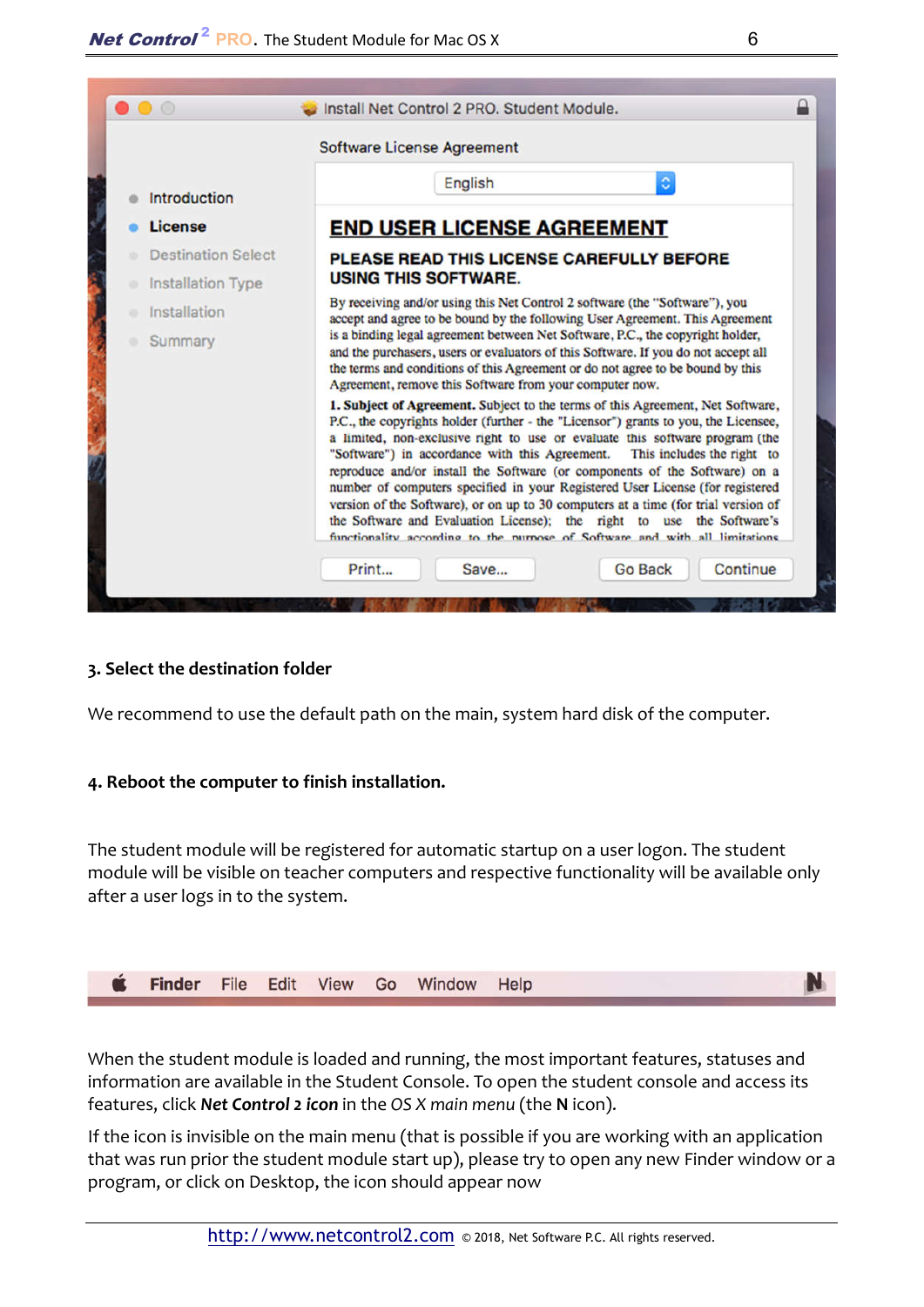| w                                   | Net Control 2 Mobile Client        |
|-------------------------------------|------------------------------------|
|                                     | Ner Gonnaol<br><b>CLASSROOM</b>    |
| Teacher: John Brown (DEFAULT class) |                                    |
| <b>Raise hand</b>                   |                                    |
|                                     |                                    |
|                                     |                                    |
|                                     |                                    |
| My status: [NOT SET UP]             | The status is whitne to resident   |
|                                     | <b>ABOUT THE PROGRAM</b>           |
|                                     | <b>CONNECT COMPUTER BY ADDRESS</b> |
| <b>STOP</b><br><b>COUR</b><br>Home  |                                    |

To hide the Student Console, click "Hide" button on the top-left hand corner of the student console window:



# B. Configuration.

On the first start, the student module will automatically display the **Configuration** page, where you need to make primary configuration of the student module. This page is displayed automatically only if settings were not applied earlier.

To change settings at any moment later, click Net Control 2 icon on the main menu bar, then use Configure button of the Student console:



### *The most important settings that you may need to set up on the first start.*

**Connection Server** (on *"Connections"* tab) – specify here an IP address (preferred) or a DNS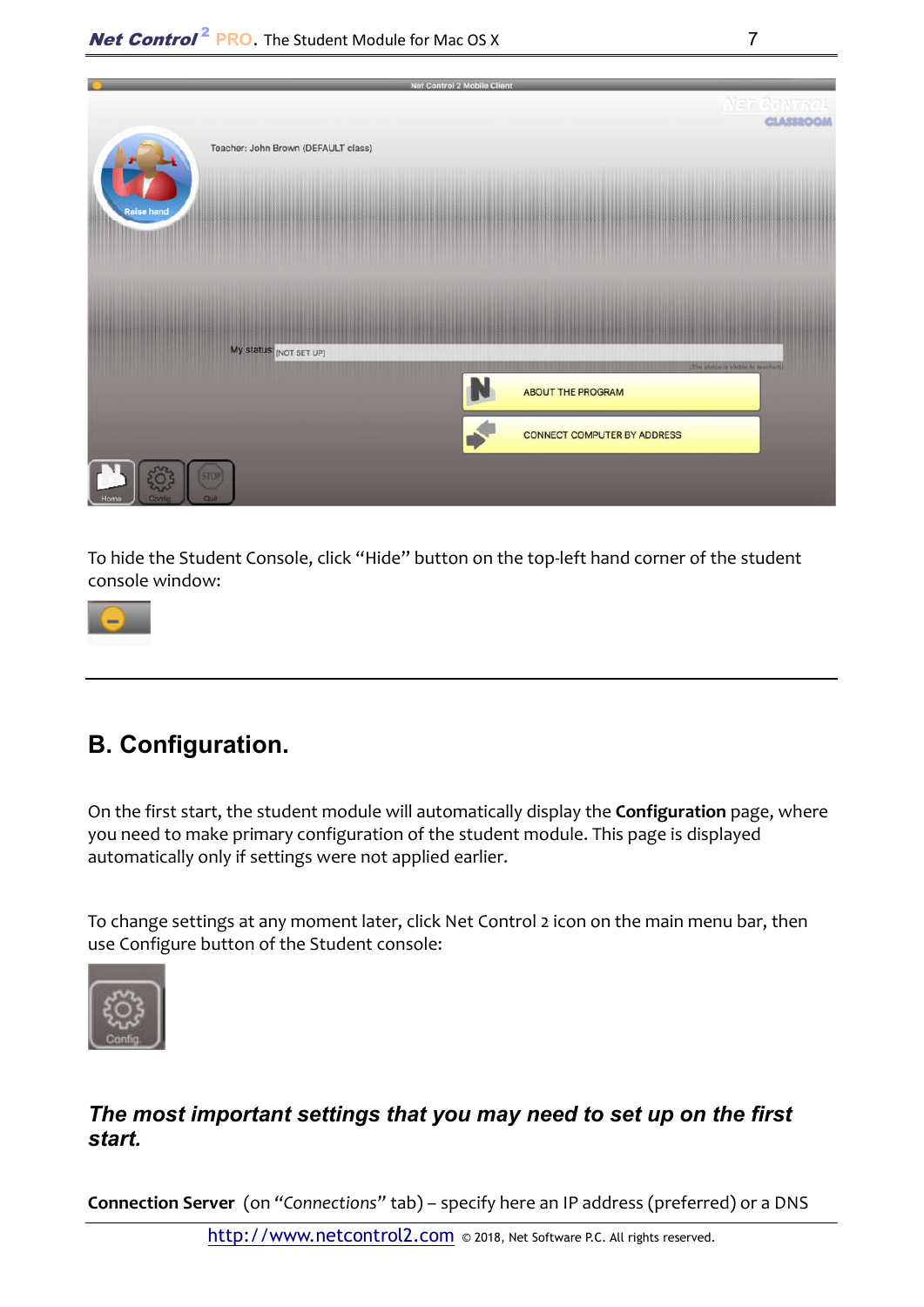name (computer name) of Connection Server computer, i.e. a computer in the network, where Connection Server components were installed. **This parameter is required!**

**Administrator password** (*"Security"* tab) – set up a password here to prevent unauthorized access to the student module settings and *Stop/Exit* commands of the student console.

**Signal on Connection** ("*Security"* tab) – enables a sound signal that will be played when the student connects to a teacher. This option is enabled by default.

**Show popup notifications for certain operations** ("*Appearance*" tab) – enables popup notifications when a teacher performs some controlling operations: connects to the computer using Control / Remote Desktop commands, locks the computer and so on. This option is enabled by default.

### *Other settings*

#### *Connections*

**Connection Server** – an IP address or DNS name (computer name) of the Connection Server computer. **This parameter is required!**

**Student ID** – a custom identifier for this computer, may be used by Connection Server for sorting computers to groups.

**Alias (alternate Name)** – this name will be displayed when Teacher switches the view mode from *Computer Name View* to *User Name View*. If it is left blank or [USER NAME] value is specified, the name of the currently logged in user will be displayed.

### *Security*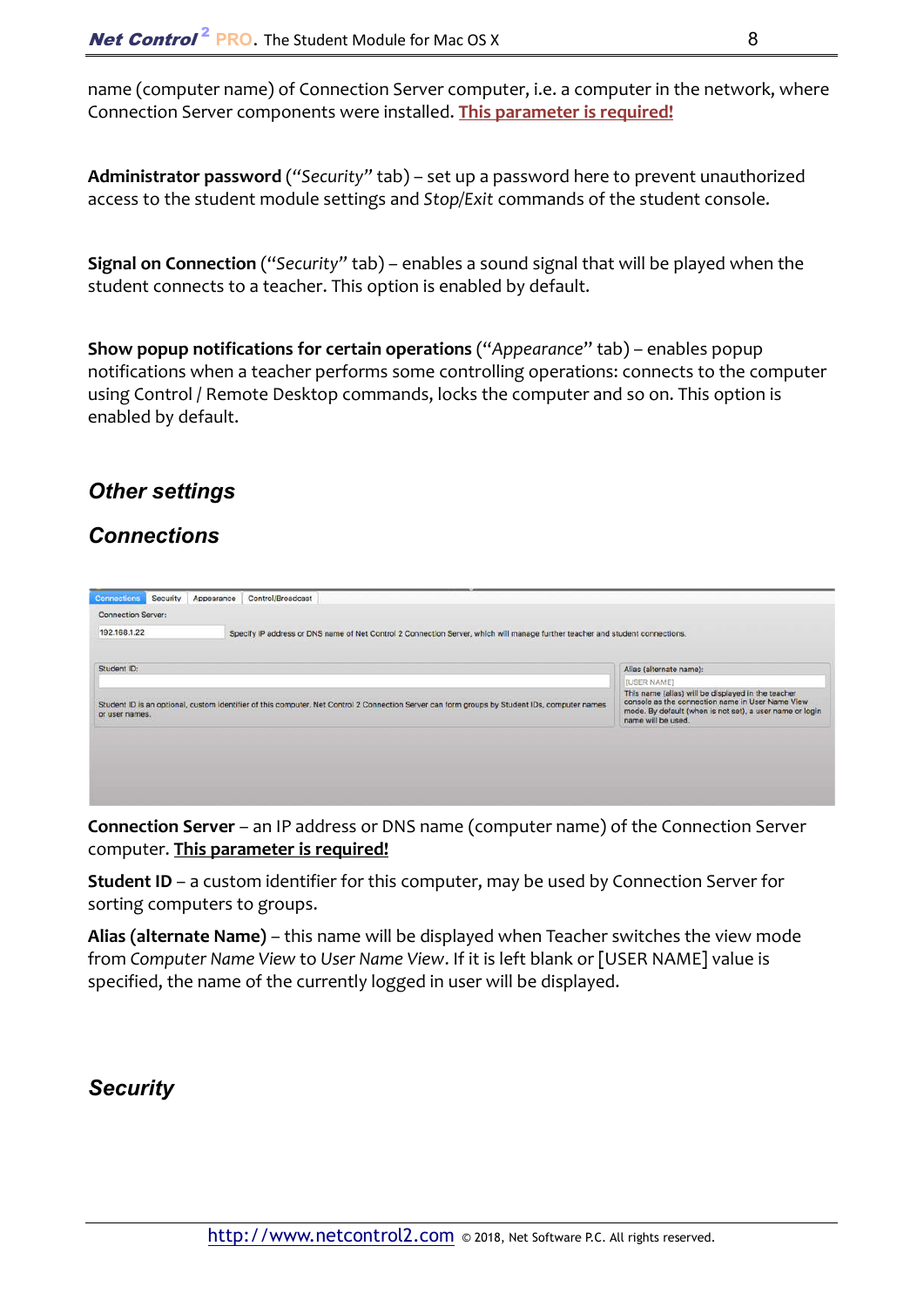|                                                                                                                                                                                                                                | <b>Settings</b>                                                                 |                                                |                   |  |                                                                                                                                  |  |
|--------------------------------------------------------------------------------------------------------------------------------------------------------------------------------------------------------------------------------|---------------------------------------------------------------------------------|------------------------------------------------|-------------------|--|----------------------------------------------------------------------------------------------------------------------------------|--|
| Connections                                                                                                                                                                                                                    | <b>Security</b>                                                                 | Appearance                                     | Control/Broadcast |  |                                                                                                                                  |  |
| Administrator password:<br>Hide characters                                                                                                                                                                                     |                                                                                 |                                                |                   |  | Administrator password prevents unauthorized access to Student Module settings, Stop and Suspend commands, uninstallation tools. |  |
| Signal On Connection                                                                                                                                                                                                           |                                                                                 |                                                |                   |  |                                                                                                                                  |  |
| Permissions:                                                                                                                                                                                                                   |                                                                                 | Warn user before shutdown operation            |                   |  |                                                                                                                                  |  |
| Allow changing Client settings remotely File Operations<br><b>Control Desktop objects</b><br><b>Control Programs</b><br>Shutdown, restart and lock computer<br><b>Receive Messages</b><br>Log Events<br>Change system settings |                                                                                 | On the specified folder only:                  |                   |  |                                                                                                                                  |  |
|                                                                                                                                                                                                                                |                                                                                 | /Users/vadim/Desktop/NC2 Common Files          |                   |  |                                                                                                                                  |  |
|                                                                                                                                                                                                                                | Log chats history<br>Do not reply to scan requests<br>Voice and Speech features |                                                |                   |  |                                                                                                                                  |  |
|                                                                                                                                                                                                                                |                                                                                 | Enable automated error reporting to developers |                   |  |                                                                                                                                  |  |

**Administrator password** is used when a user attempts to change the settings of the student module or clicks the menu commands "Stop" or "Exit". We recommend setting up this parameter if you need to prevent stopping the Net Control 2 PRO student module or unauthorized configuring the service.

**Signal On Connection** - when enabled, on any established connection with a teacher, the student module will play a sound signal.

**PERMISSIONS –** allows limiting the functionality of service. When permission is disabled, all features related to this permission will be disabled:

- **Allow changing Client settings remotely** when this permission is set, the Teacher can change the student module settings remotely from the teacher module.
- **Control Desktop objects** if enabled, teachers will be able to access Desktop screenshots, thumbnails, control the computer remotely with a keyboard and mouse and access other desktop-related features.
- **File Operations**  a permission for file operations between computers. When additionally, **"On the specified folder only"** option is set, all file operations may be performed within the specified folder only.
- **Control programs**  a permission to execute and terminate programs from the teacher module.
- **Shutdown, restart, lock**  a permission to perform power-related operations, including shutdown, reboot, stand-by etc.; lock and unlock the computer remotely.
- **Receive messages**  a permission to receive messages from the Teacher computer.
- **Log Events**  a permission for Events Watcher and Events Logger tools.
- **Change system settings**  access to system settings.
- **Allow Help Requests**  when enabled, a student can send Help requests to Teachers through the Student console.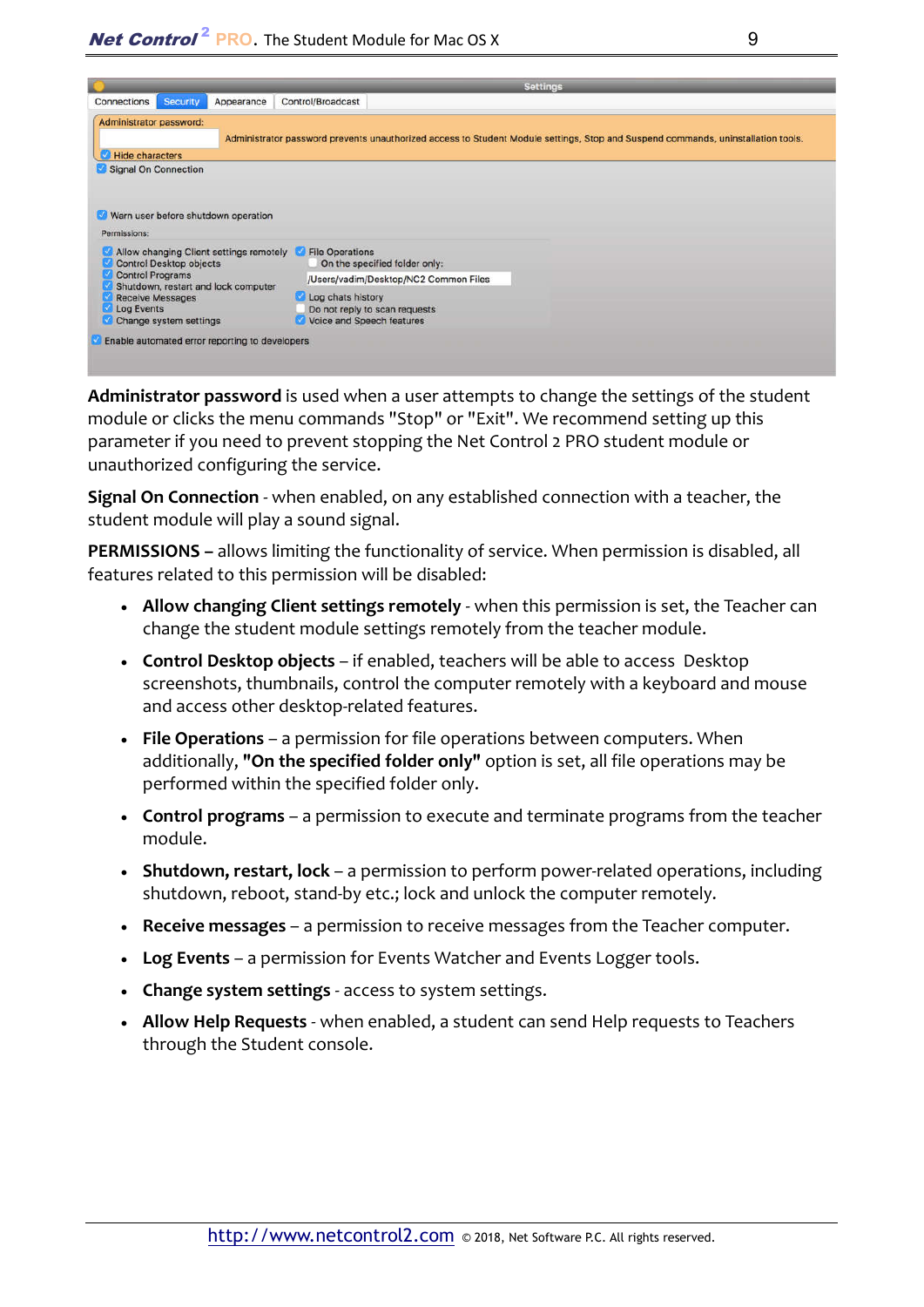### *Appearance*



**Show popup notifications for certain operations** – when enabled, the student module will display a popup notification to a user when the teacher uses Control (Remote Desktop) command, runs a program or URL on the student computer, applies a new restriction profile, and for several other operations.

**Enable Help Requests** - when enabled, a student can send help requests to teachers.

**Enable Hand Raising –** when enabled, a student can "raise hand" in the Student Console. This raised hand status will be shown in the teacher console, the teacher can accept the request ("to call on" the student) or reset the status.

**Enable User statuses –** enables "user statuses". The user status is a short string that is visible on teacher computer in student connection properties, and it's shown in a tooltip when a student is changing his/her status. With this tool students can quickly communicate with teachers sending short messages to the teacher.

**Allow connecting Instructors by IP address/DNS name –** if enabled, students can connect Instructors by IP address or network computer name of the teacher computer, for more information please see Chapter D.

**Allow connecting Instructors by Teacher Session ID -** if enabled, students can connect Instructors by Teacher session ID, for more information please see Chapter D.

**Allow Self-registration –** if enabled, students can connect necessary teachers just by selecting them from a list of available teachers. The Self-Registration feature should be enabled on teacher computers also.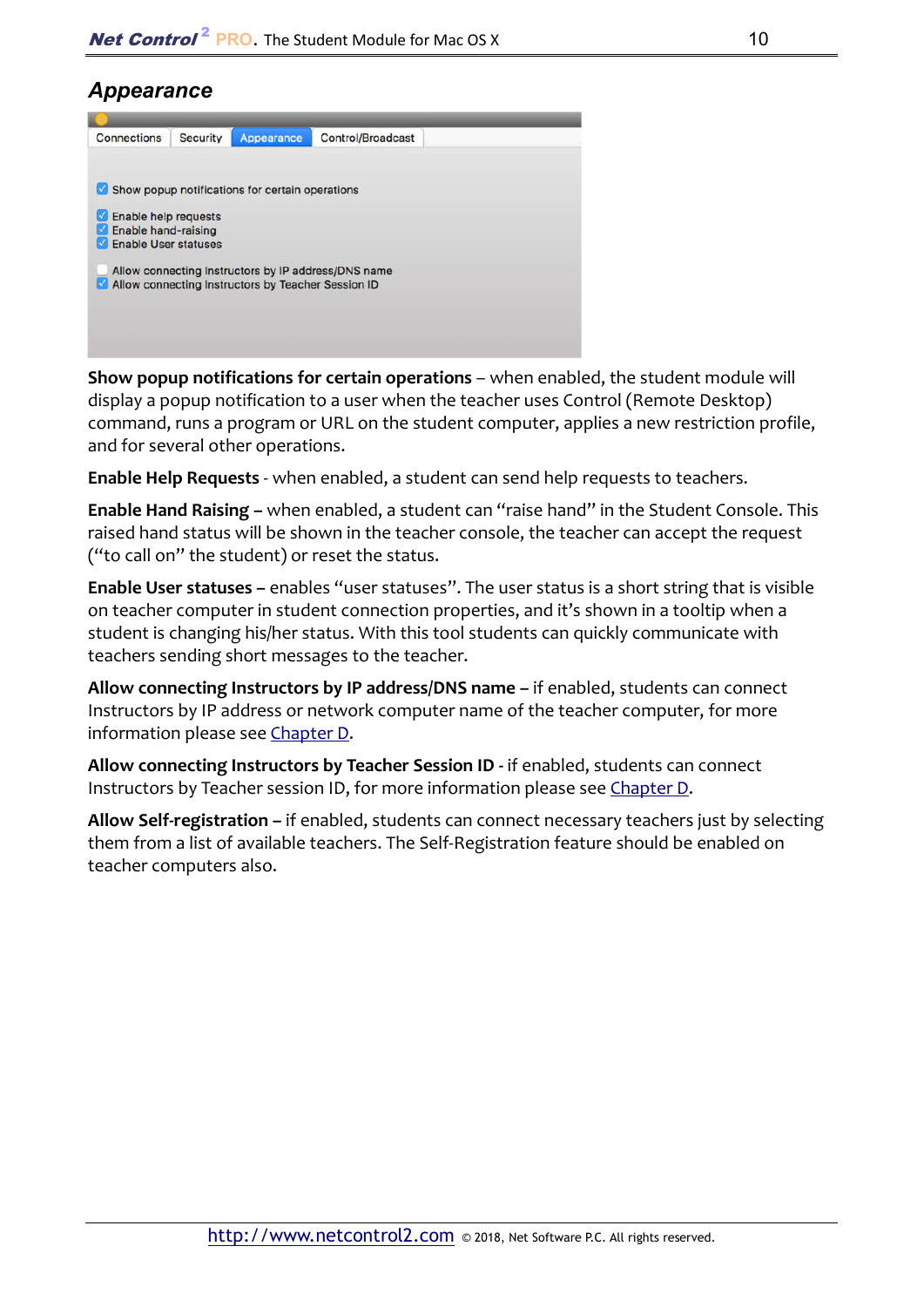### *Control/Broadcast*

|                                                     | <b>Settings</b>                                          |
|-----------------------------------------------------|----------------------------------------------------------|
| Appearance<br><b>Security</b><br><b>Connections</b> | Control/Broadcast                                        |
| Quality/Performance:                                |                                                          |
| <b>Remote Desktop:</b>                              |                                                          |
| <b>Bandwidth</b><br>Quality                         |                                                          |
| <b>Broadcast Desktop protocol:</b>                  |                                                          |
| Auto                                                |                                                          |
| <b>Multicast</b><br><b>Broadcast</b>                | Lossless compression (higher quality, lower performance) |
| Direct Broadca:                                     |                                                          |
| Broadcast to the following subne                    |                                                          |
| 255.255.255.255                                     |                                                          |
| Multicast address:                                  |                                                          |
| 226.0.1.120                                         |                                                          |
| Reduce high resolution                              |                                                          |
|                                                     |                                                          |
|                                                     |                                                          |
|                                                     |                                                          |

#### **Quality/Performance.**

Use this option to adjust the performance/quality level for Remote Desktop and Broadcast Desktop features. Moving the track bar position to the left will increase quality of the picture displayed on remote computer, but at the same time will increase network bandwidth usage and may result slower speed of image refreshing.

#### **Broadcast Desktop** protocol:

**Auto** – the default value, Broadcast Desktop service will try to determine the transmission protocol automatically.

**Broadcast** – when enabled, the Broadcast Desktop service will use UDP Broadcast protocol for transmission data over network. This protocol has better compatibility with network configurations and hardware, and is recommended if clients use Windows XP operating system. If a network consists in several VLANs, a router or other network hardware may prevent information sent in Broadcast mode from sending to other VLANs, in this case you may need to add IP address of every VLAN to the broadcast list. For example if VLAN 1 uses IP addresses in range 192.168.0.1-192.168.0.254 and VLAN2 uses IP address range 192.168.1.1- 192.168.1.254, you need to add the following addresses:

192.168.0.255 192.168.1.255 as IP masks for the specified networks.

**Multicast** – Broadcast Desktop service will use Multicast protocol as a transport protocol. Most often this protocol has better performance and resistance to errors during data transmission if clients use Windows Vista/7/8/10 operating system. If the default Multicast address interfere with other network software used in your network, you can change it in this dialog, and need to change it on all Student and Teacher computers.

**Direct Broadcast** – *enable this mode, if you experience some issues with the performance of Broadcast Desktop tool* with the default parameters, this mode has the better performance in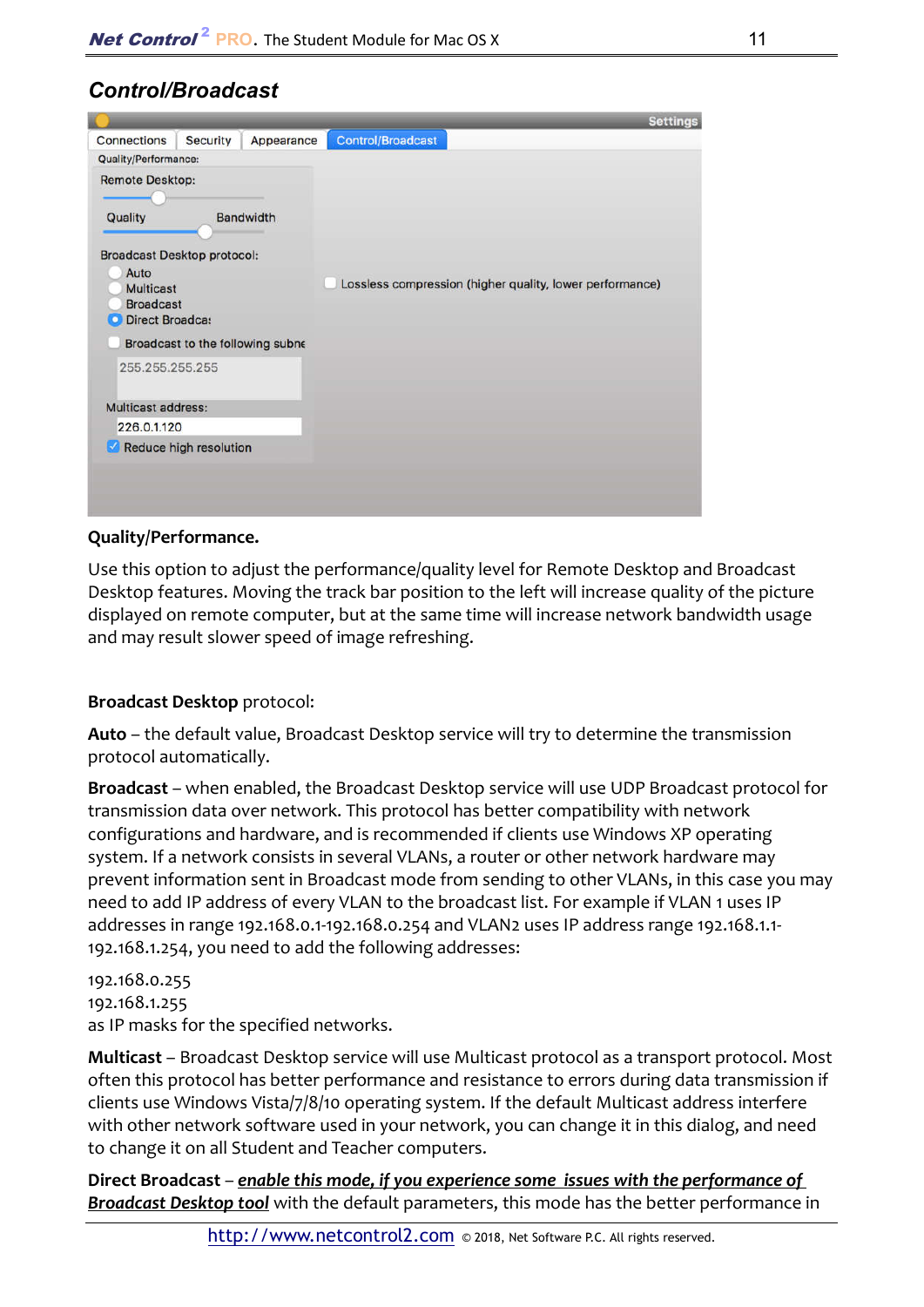slow or in high-loaded networks, but generates more network traffic that the previous modes.

**Lossless compression** – when enabled, Broadcast Desktop and Remote Desktop tools will use lossless compression algorithms for image compression, this makes possible to display high quality picture of the remote computer on the receiving side, without compression "artifacts", but generates 1.5-2 times higher volume of network traffic.

## C. How to uninstall the student module

To uninstall the software, locate in *Finder* your /*Applications* folder, find in the folder *Net Control 2 PRO. Student Module* program, right click it, move to **Trash**. Administrator privileges are required to uninstall the software.

If you need to prevent unauthorized uninstallation of the software by students, we recommend to adjust the program folder privileges (/Applications/Net Control 2 Student Module), enabling read-only access for student user accounts.

## D. Features

Commands and features of Net Control 2 PRO are described in details in the *Net Control 2 Tools and Features Guide*.

#### **The student module for OS X currently supports the following features only:**

- Student computer **screenshots in thumbnails** on the teacher computer
- Student computer information (an operating system version, computer name and version etc.)
- **"Control"/Remote Desktop** tool. Not supported features: screen annotations, lock the student computer during the remote session, send Ctrl+Alt+Del, "Move an active window to the top-left screen corner" commands.
- **•** Broadcast Desktop tool
- **Broadcast Student's screen to others**
- **Screenshots View**
- **Internet restrictions**. Safari and Google Chrome browsers are supported only.
- **Program restrictions**.
- **Sound muting**.
- **Program Manager**: terminate programs, run programs, documents, URLs etc. from Desktop or */Applications* folder; run programs/URLs from a command line.
- **Shutdown manager**: shutdown, reboot, logoff, hibernate and sleep the student computer (if allowed by the operating system settings). The "forced" style for shutdown operations may be not supported.
- **Send/Collect Files** file operations are currently available only on Net Control 2 Common Files folder, on OS X systems it is mapped to **/Users/***UserLogin***/Documents/Net**